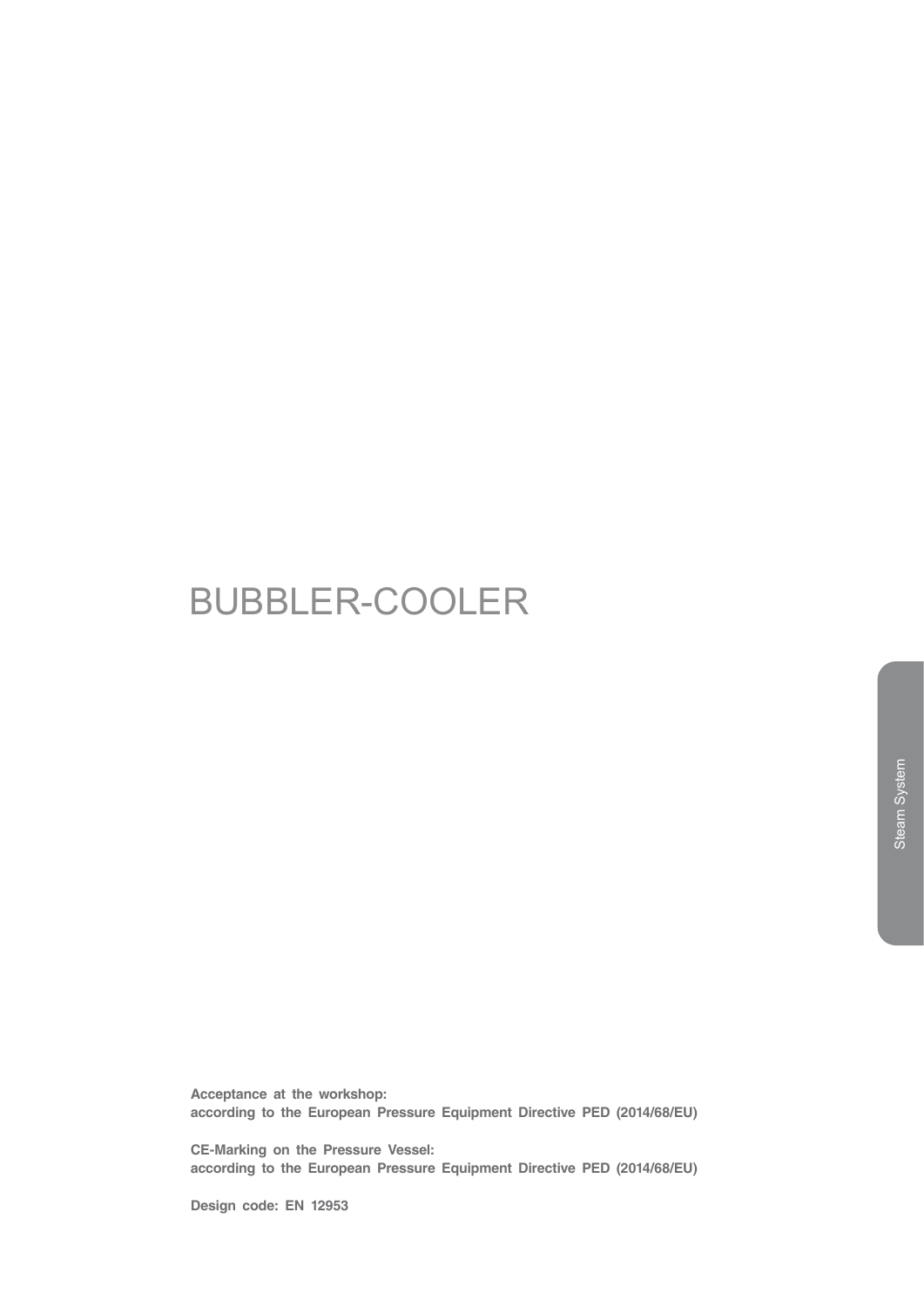### Designation of the bubbler-cooler

Bubbler-coolers are designed to cool recyclable water down to rated temperature values before discharging it into the wastewater system.

The bubbler-cooler is basically a vertical welded vessel with a cylindrical body. Lower and upper bottoms are flat. The upper bottom is attached to the body with a flange connection making possible internal maintenance of the bubbler-cooler. Lifting eyes are provided on the shell of the body.

In the lower part of the body there are supporting elements for cooler mounting on foundation are provided in the lower part of the body. The following elements are located inside the bubbler-cooler:

- cooled water inlet nozzle;
- cooling water inlet and barbotage device;
- cooled water outlet device;
- drain pipeline;
- vent riser:
- union fittings for instruments.



*General view of the bubbler*

### Bubbler operation

Hot water is supplied into the mixing chamber of the bubbler-cooler via nozzle  $\left( \mathbf{c} \right)$ . Cold water is supplied into the mixing chamber via nozzle (b2) Cooling is performed by mixing of source and cooling water. Cooled water is discharged via nozzle  $(d)$ . Where required to cool down steam vented via riser  $(a)$ , top cooling line  $(b1)$  shall be connected.

Electrical motor operated valve shall be mounted on the lower line  $\mathbf{b2}$  and, where required, on upper line  $(b1)$  to control the flow of cooling water supplied into the bubbler-cooler. Valve opening and closing is performed on a signal from a thermostat installed on a specially provided union fitting: for upper cooling line  $(f1)$ , for lower cooling line  $(f2)$ .

#### Technical specifications

| <b>Name</b>             |                |                |                 |                 |                 |                 |                  |  |  |  |  |  |
|-------------------------|----------------|----------------|-----------------|-----------------|-----------------|-----------------|------------------|--|--|--|--|--|
| <b>Type</b>             | <b>EBR 300</b> | <b>EBR 600</b> | <b>EBR 1500</b> | <b>EBR 3000</b> | <b>EBR 5000</b> | <b>EBR 8500</b> | <b>EBR 15000</b> |  |  |  |  |  |
| Capacity, t/h           | 0.3            | 0.6            | 1.5             | 3.0             | 5.0             | 8.5             | 15               |  |  |  |  |  |
| Maximum pressure, MPa   | 0.07           |                |                 |                 |                 |                 |                  |  |  |  |  |  |
| Coolant temperature, °C |                |                |                 | 5               |                 |                 |                  |  |  |  |  |  |

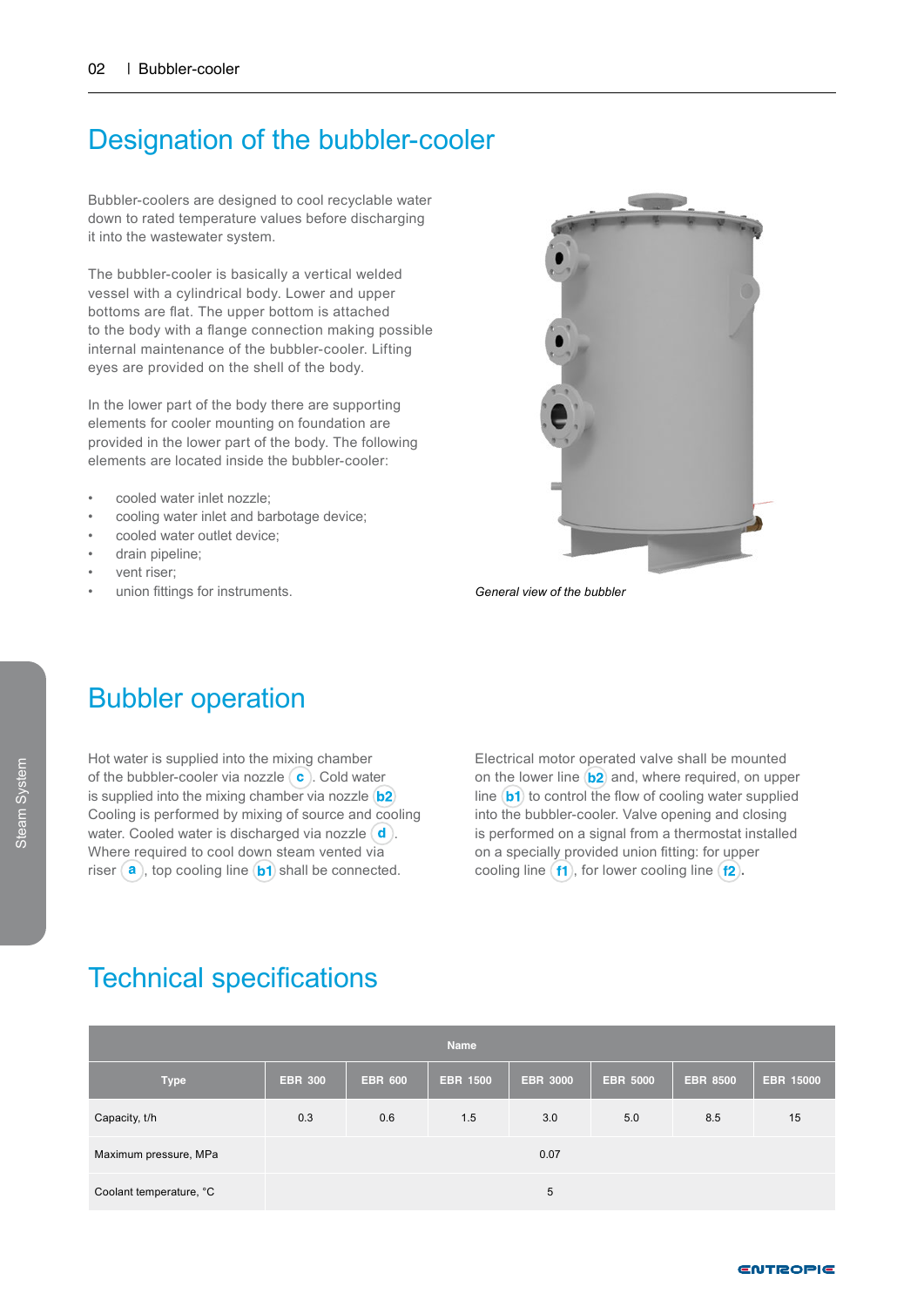# Overall and connecting dimensions





228





| <b>Name</b>             |                |                                  |                |                 |                 |                 |                 |                  |  |  |  |  |  |
|-------------------------|----------------|----------------------------------|----------------|-----------------|-----------------|-----------------|-----------------|------------------|--|--|--|--|--|
| <b>Type</b>             |                | <b>EBR 300</b>                   | <b>EBR 600</b> | <b>EBR 1500</b> | <b>EBR 3000</b> | <b>EBR 5000</b> | <b>EBR 8500</b> | <b>EBR 15000</b> |  |  |  |  |  |
| Vented steam, mm        | a              | 40                               | 40             | 80              | 100             | 150             | 200             | 300              |  |  |  |  |  |
| Cooling water inlet, mm | b              | $2 \times 25$                    | $2 \times 25$  | $2 \times 40$   | $2 \times 50$   | $2 \times 65$   | $2 \times 80$   | $2 \times 100$   |  |  |  |  |  |
| Hot water inlet, mm     | с              | 40                               | 40             | 40              | 65              | 100             | 100             | 150              |  |  |  |  |  |
| Mixed water outlet, mm  | d              | 40                               | 40             | 80              | 100             | 150             | 200             | 200              |  |  |  |  |  |
| Drainage                | e              | $G 1\frac{1}{2} - B$             |                |                 |                 |                 |                 |                  |  |  |  |  |  |
| Temperature transducer  | f              | $3 \times G$ $\frac{1}{2}$ $- B$ |                |                 |                 |                 |                 |                  |  |  |  |  |  |
| Distance, mm            | D              | 325                              | 426            | 630             | 630             | 820             | 1020            | 1220             |  |  |  |  |  |
| Distance, mm            | D <sub>1</sub> | 389                              | 490            | 694             | 694             | 884             | 1084            | 1284             |  |  |  |  |  |
| Distance, mm            | H              | 1027                             | 1082           | 1182            | 1732            | 2032            | 2032            | 2032             |  |  |  |  |  |
| Distance, mm            | H1             | 100                              | 125            | 125             | 125             | 150             | 200             | 200              |  |  |  |  |  |
| Distance, mm            | H <sub>2</sub> | 200                              | 200            | 250             | 325             | 400             | 500             | 500              |  |  |  |  |  |
| Distance, mm            | H <sub>3</sub> | 200                              | 200            | 225             | 450             | 600             | 400             | 400              |  |  |  |  |  |
| Distance, mm            | H4             | 200                              | 225            | 225             | 250             | 300             | 400             | 400              |  |  |  |  |  |
| Distance, mm            | L              | 625                              | 726            | 930             | 930             | 1120            | 1320            | 1520             |  |  |  |  |  |
| Distance, mm            | L1             | 116                              | 116            | 177             | 207             | 283             | 362             | 362              |  |  |  |  |  |
| Distance, mm            | L2             | 362.5                            | 413            | 515             | 515             | 610             | 710             | 810              |  |  |  |  |  |
| Distance, mm            | L <sub>3</sub> | 216                              | 287            | 431             | 431             | 566             | 707             | 849              |  |  |  |  |  |
| Distance, mm            | L4             | 100                              | 50             | $\pmb{0}$       | $\mathsf 0$     | 0               | $\pmb{0}$       | $\mathbf 0$      |  |  |  |  |  |
| Distance, mm            | <b>B1</b>      | 561                              | 662            | 866             | 866             | 1056            | 1256            | 1456             |  |  |  |  |  |
| Distance, mm            | <b>B2</b>      | 216                              | 287            | 431             | 431             | 566             | 707             | 849              |  |  |  |  |  |
| Distance, mm            | B <sub>3</sub> | 465                              | 566            | 770             | 770             | 960             | 1160            | 1360             |  |  |  |  |  |
| Weight, kg              | kg             | 72.05                            | 98.21          | 184.66          | 252.17          | 433.21          | 742.01          | 919.36           |  |  |  |  |  |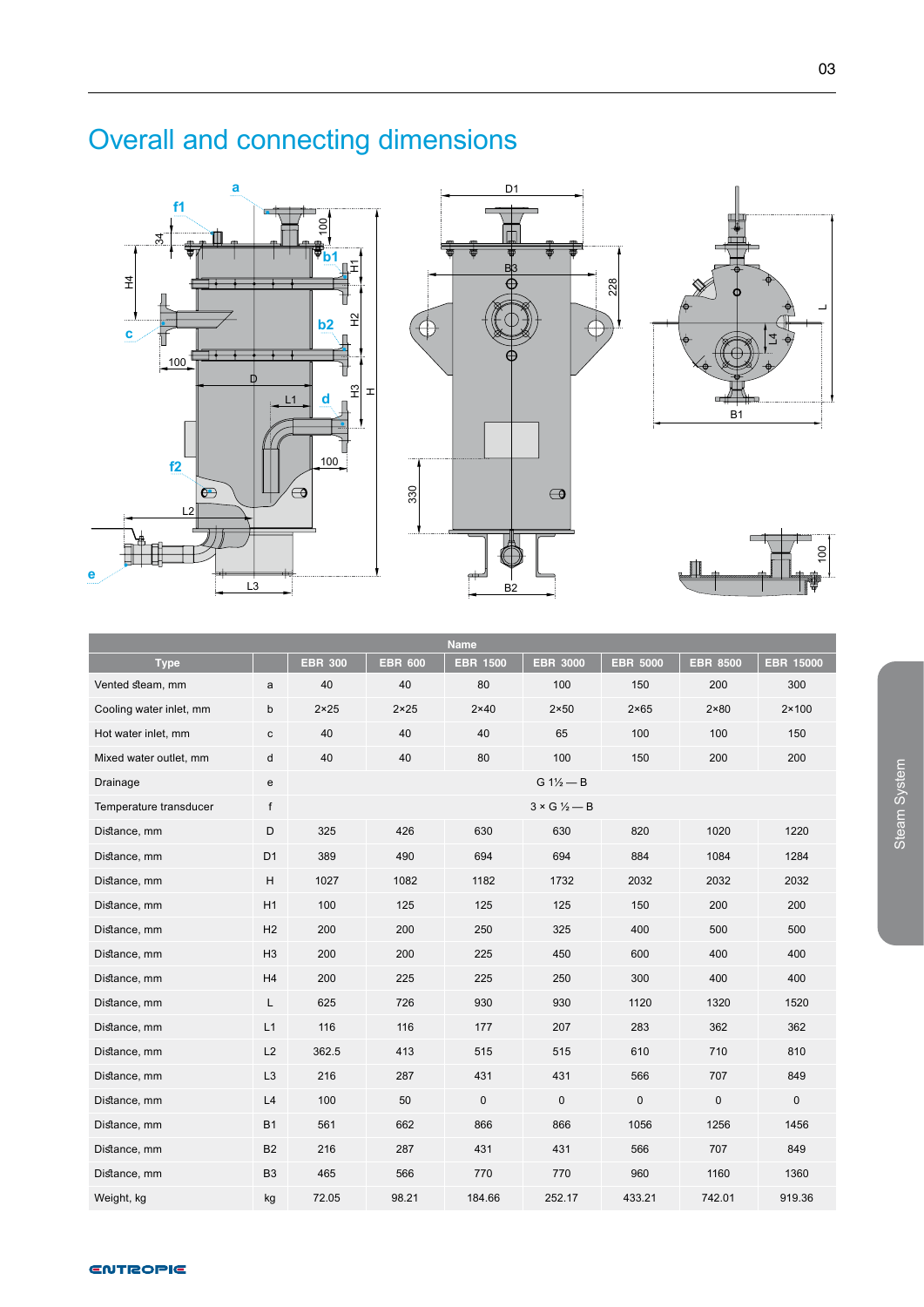

### Valves and Fittings, Instruments and Safety Relief Devices